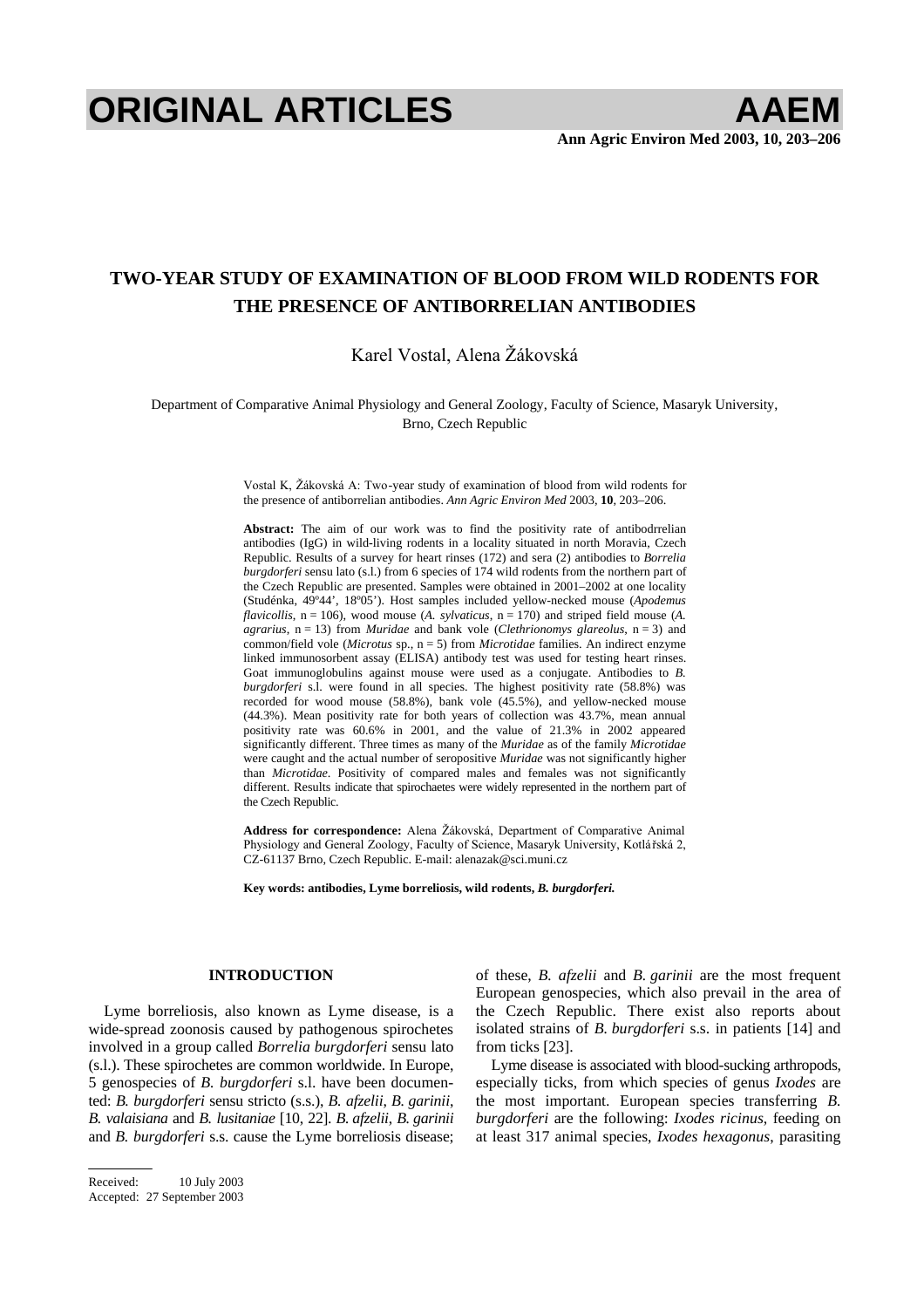in carnivors and hedgehogs, and *Ixodes uriae*, involved in transmission of borreliae in seabird colonies [6].

About 35 vertebrate species were identified as reservoir hosts of *B. burgdorferi* (animals participating in the circulation of *B. burgdorferi* in nature). Among them, small mammals and birds are the best known host species. Additional vertebrate species, such as hedgehogs and rabbits function as reservoirs [6]. Deer, domestic animals (cats, dogs) and reptiles (lizards) can also serve as reservoirs [3]. Rodent species, for example, *Apodemus* mice and *Clethrionomys* voles, have been studied as typical reservoir hosts of *B. burgdorferi* in various enzootic areas in Europe [17, 18].

This study attempted to find the species of reservoir hosts for *B. burgdorferi* s.l. living in the Czech Republic for which a locality rich in the wild-living rodents in north Moravia was chosen.

### **MATERIALS AND METHODS**

**Rodent trapping.** Trapping was practised in Bažantula locality, on a 5 ha study plot situated about 2 km northeast of the town of Studénka (North Moravia, Czech Republic; 49°44'N, 18°05'E). The floodplain Bažantula forest is oak forest - *Querco-Ulmetum alnetosum* association. The tree layer consists of 2 sub-layers: the highest tree is *Fraxinus excelsior*; at the edge there are *Alnus glutinosa* and *Tilia* sp. trees. The shrub stratum is poorly developed in the sampling area, and consists mainly of young trees. The herb layer forms small separate patches. In the damp relief depression, the herb cover is up to 100%, in drier elevated places herbs are almost absent; moss or fallen leaves and branches predominate. The southern part of the forest is regularly flooded. In some relief pits water stays throughout the year [2]. Rodents were obtained by trapping with snapping spring traps. In some cases rodents were trapped with "life-hunt" traps. The snapping traps were baited with a piece of wick fried with lard and "life-hunt" traps were baited with a piece of fish covered by cotton wadding. Traps were placed on solid ground in line at a distance of 7 m from each other. They were opened at least every 2 days and checked every 12 hours. Rodents were trapped from 2001 (July, August, November) until 2002 (April, July, September). Trapped mammals were collected and transferred to the laboratory for subsequent investigation early in the morning.

Heart rinses and sera as samples were prepared from 172 dead and 2 living rodents. Dead rodents caught by snapping traps were dissected. The heart of each individual was put into 0,85 % physiological solution for a period of 1 day at temperature of 4°C. After removing the heart the remaining solution was centrifuged and the drained supernatant stored at -18°C. In this way, 172 samples were collected. Blood taken from the neck artery of 2 anesthetized living individuals was stored at 4°C overnight. Next day, the serum was separated and also stored at -18°C.

**Serology.** The whole cell culture from *B. burgdorferi* s.l. was used as antigen: *B. afzelii* BRZ 16 - our own strain isolated from *I. ricinus* from the Pisárky Park area in Brno, southern Moravia [13]. Borreliae were cultivated at 33°C in BSK-H medium (Sigma) at 14-day intervals to the density of  $10^6$ – $10^7$  cells The culture was washed three times in physiological solution and centrifuged at 10,000 rpm for 15 min. After resuspendation in physiological solution the supernatant was used as an antigen. The protein content was measured by the method of Wannemacher *et al.* [24].

Sera (2) and heart-rinses (172) were examined by a modified ELISA, available in commercial sets (TestLine, Prague) used for diagnosis of Lyme borreliosis in human medicine, in the following way: Microplates were parallelly filled with 100 µl of respective antigen diluted in carbonate buffer at pH 9.6 (2 µg/ml) and incubated overnight at 4°C. After washing 3 times with phosphate buffer (pH 7.4) containing 0.05% Tween 20, 100 µl portions of sera diluted at 1:100 in phosphate buffer with 0.05% Tween 20 and 0.3% cassein and heart-rinses (undiluted) and incubated at 37% for 1 hour. After a triple washing of the plates, 100 µl portions of anti-mouse IgG peroxidase conjugate (Sigma) were added per well, diluted at 1:2,000. After 1 hour of incubation and a subsequent washing, 100 µl per well of substrate solution (0.1 M citrate buffer pH 4.7–5.0 with 0.05%  $H_2O_2$ ) with orthophenylene diamine were added. The reaction was stopped with 1 M  $H_2SO_4$  after 10 min of incubation. The absorbance was measured at 492 nm. The serum from a wild immunized mouse was used as a positive control. As negative control the wild mouse sera negative to antigens  $(OD_{492} < 0.300)$  were used. Samples with  $OD_{492} > 0.300$ were considered positive.

Statistical evaluation was carried out by the test for "comparison of population probabilities" [26]:

$$
Z = \frac{|p_1 - p_2|}{\sqrt{p(1-p)}} \sqrt{\frac{n_1 n_2}{n_1 + n_2}} \qquad Z_{1-\frac{\alpha}{2}} = 2.576 \qquad (\alpha = 0.01)
$$

p positivity (%)

n number of tested samples

#### **RESULTS**

In the years 2001 (99) and 2002 (75) a total of 174 wild rodents were trapped in Bažantula locality. Of these animals 38 belonged to *Microtidae* (*Clethrionomys glareous*, *Microtus arvalis, Microtus* sp.), 136 to *Muridae* (*Apodemus agrarius, Apodemus flavicollis, Apodemus sylvaticus*) families (Tab. 1). Generally, the rate between *Muridae* and *Microtidae* in the total amount of trapped animals was ca. 3.5:1. *Apodemus flavicollis* (yellownecked mouse) (106) was the most frequently trapped species of *Muridae* and *Clethrionomys glareolus* (bank vole) (33) of *Microtidae*. Of all samples, 89 males and 85 females were trapped (Tab. 2).

Antiborrelian antibodies were detected in heart-rinses of 172 individuals and in sera of 2. In 2001–2002, mean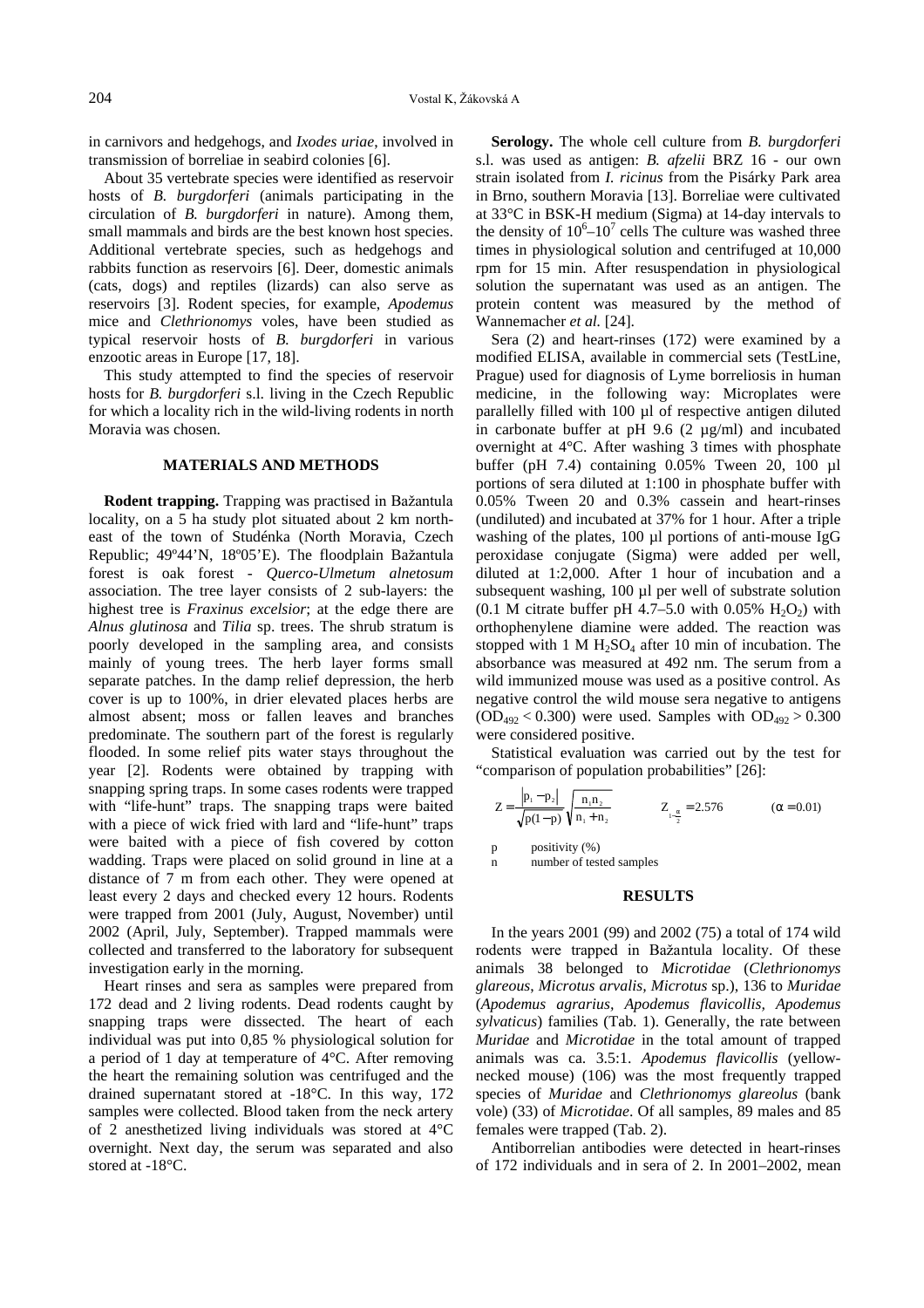**Table 1.** Positivity of rodent species in both years.

| Family     | Species                 | Number of<br>tested | Number of<br>positive $(\%)$ |
|------------|-------------------------|---------------------|------------------------------|
| Muridae    | Apodemus agrarius       | 13                  | 2(15.4)                      |
|            | Apodemus flavicollis    | 106                 | 47 (44.3)                    |
|            | Apodemus sylvaticus     | 17                  | 10(58.8)                     |
| Total      |                         | 136                 | 59 (43.4)                    |
| Microtidae | Clethrionomys glareolus | 33                  | 15(45.5)                     |
|            | Microtus arvalis        | 4                   | 1(25.0)                      |
|            | Microtus sp.            | 1                   | 1(100.0)                     |
| Total      |                         | 38                  | 17(44.7)                     |

No significant difference between *Muridae* and *Microtidae* family,  $Z = 0.143$ ,  $\Delta = 0.01$ .

**Table 2.** Positivity of males (m) and females (f) in the years of 2001–2002.

|                            |              | 2001         |    | 2002                       |    | Total        |
|----------------------------|--------------|--------------|----|----------------------------|----|--------------|
|                            | m            |              | m  |                            | m  |              |
| Number of tested           | 54           | 45           | 35 | 40                         | 89 | 85           |
| Number of positive<br>(% ) | 33<br>(61.1) | 27<br>(60.0) |    | $(25.7)$ $(17.5)$ $(47.2)$ | 42 | 34<br>(40.0) |

No significant difference between total numbers of males and females,  $Z = 0.956$ ,  $\Delta = 0.01$ .

Table 3. Positivity of rodent species in 2001.

| Family     | Species                 | Number of<br>tested | Number of<br>positive $(\%)$ |
|------------|-------------------------|---------------------|------------------------------|
| Muridae    | Apodemus agrarius       | 4                   | 1(25.0)                      |
|            | Apodemus flavicollis    | 49                  | 33(67.3)                     |
|            | Apodemus sylvaticus     | 16                  | 10(62.5)                     |
| Microtidae | Clethrionomys glareolus | 25                  | 14(56.0)                     |
|            | Microtus arvalis        | 4                   | 1(25.0)                      |
|            | <i>Microtus</i> sp.     | 1                   | 1(100.0)                     |
| Total      |                         | 99                  | 60(60.6)                     |

**Table 4.** Positivity of rodent species in 2002.

| Family     | <b>Species</b>          | Number of<br>tested | Number of<br>positive $(\%)$ |
|------------|-------------------------|---------------------|------------------------------|
| Muridae    | Apodemus agrarius       | 9                   | 1(11.1)                      |
|            | Apodemus flavicollis    | 57                  | 14(24.6)                     |
|            | Apodemus sylvaticus     | 1                   | 0(0.0)                       |
| Microtidae | Clethrionomys glareolus | 8                   | 1(12.5)                      |
| Total      |                         | 75                  | 16(21.3)                     |

positivity was 43.7%. Mean annual positivity in 2001 was 60.6% (Tab. 3) in 2002 - 21.3% (Tab. 4), which was significantly lower ( $Z = 6.276$ ,  $\alpha = 0.01$ ). Positivity of species belonging to *Muridae* was 43.4%, in *Microtidae* - 44.7%. Statistically, there was no difference between positivity of *Muridae* and *Microtidae*. The most positive species of *Muridae* was *A. sylvaticus* (wood mouse) (58.8%), in *Microtidae C. glareolus* (bank vole) (45.5%) (Tab. 1). Positivity of males was 47.2% and positivity of females – 40.0% which was not significantly higher (Tab. 2). Tables 5–6 present the positivity of genders in individual years.

#### **DISCUSSION**

The presence of IgG antibodies against *B. afzelii* was detected by indirect ELISA method. Genospecies *B. afzelii* seems to be suitable for using as an antigen because they were mostly isolated from the rodents or their ectoparasites [9, 11]. *B. afzelii* is described as being commonly found in rodents [7, 8, 12]. An anti-mouse IgG conjugate was used for the detection of antibodies to *B. afzelii* or to other genospecies of *B. burgdorferi* s.l. [5, 21]. Used dilution of conjugate and sera was determined on the basis of tests made during this study. Sera of immunized wild rodents kept alive in nature were used as a positive control. Positive samples from immunized wild rodents showed 0.300–1.500 OD, so that samples with a higher number were considered to be positive, and negative ones 0.050–0.200 OD. There were no cases of 0.200–0.300 OD value.

Studies aimed at finding occurrence of living *B. burgdorferi* s.l. or antibodies against it in its reservoir hosts have been made both in America and Europe, including the Czech Republic. Therefore, a certain comparison is possible, even if the method of detection was not always identical. In North America the higher positivity is in *Muridae* in contradiction to *Microtidae* [19]; in Europe the situation is more complicated. In Denmark, *Muridae* could be the most important reservoir hosts for *B. burgdorferi* s.l., although *Microtidae* also play an important role in this process [5]; in Switzerland, infected ticks attack mostly mice (*Muridae*) [12]. In Poland, high positivity was found both in *Microtidae* and *Muridae* [20]. In Russia, myomorph rodents (*Muridae*) are the main reservoir hosts for *B. burgdorferi* s.l. [16].

This study showed about 43.7% positivity on IgG antiborrelian antibodies of rodents trapped in Bažantula locality in the 2 following years. Positivity in individual years was significantly different probably because of different amounts of trapped rodents or various infestation rates in individual years. We also found that the positivity of males and females was similar. Positivity of *Muridae* was not statistically different from that of *Microtidae*. The most positive species of both familes were *A. sylvaticus* (58.8%), *A. flavicollis* (54.7%) and *C. glareolus* (44.1%); another study made in Central Bohemia reported the following results of antiborrelian antibodies detection by indirect haemagglutination assay (IHA) method: *C. glareolus* (8.7%), *A. sylvaticus* (5.9%), *A. flavicollis*  $(4.2\%)$  [25]. Juřicová *et al.* [15] found antibodies to *B*. *burgdorferi* s.l. in *C. glareolus* (12.8%) and *A. flavicollis*  $(10.2\%)$  in Bohemia and in the Břeclav region of southern Moravia by using indirect fluorescence assay (IFA) and IHA methods.

There are great variations of results in other European countries. In Poland, Pawełczyk & Siński [21] examined